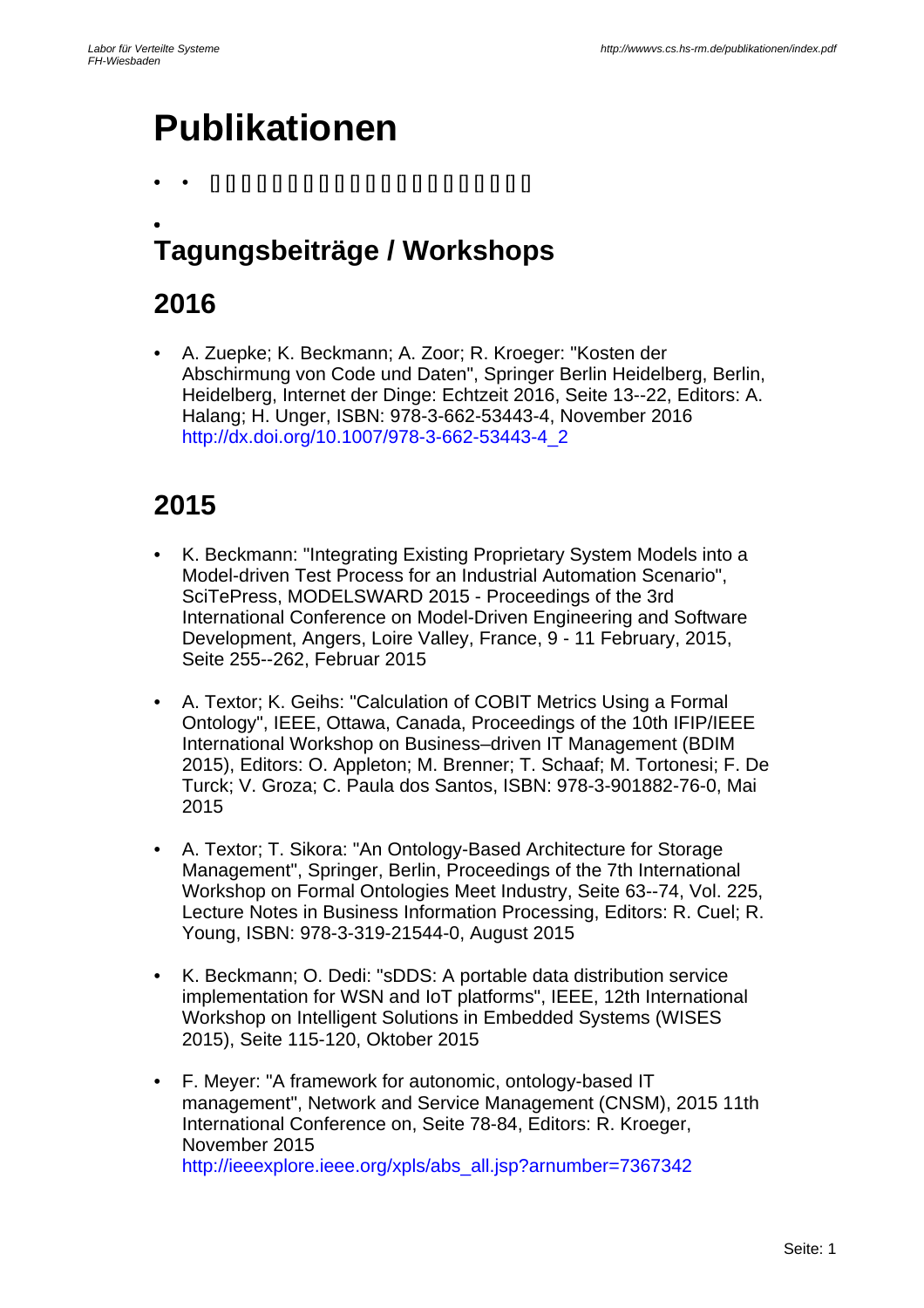### **2014**

- R. Kröger; W. Lux; U. Schaarschmidt; J. Schäfer; M. Thoss; O. von Fragstein: "The WieDAS AAL Platform: Architecture and Evaluation", VDE Verlag GmbH, Berlin/Offenbach, Wohnen - Pflege - Teilhabe. 7. Deutscher AAL-Kongress mit Ausstellung, 21.-22. Januar 2014, Berlin, ISBN: 978-3800735747, Januar 2014
- J. Schäfer: "A Semantic Self-Management Approach for Service Platforms", IEEE, IEEE/IFIP Network Operations and Management Symposium (NOMS '14), Krakow, Poland, May 5-9, 2014, Mai 2014
- J. Schäfer: "Semantic Self-Management and Mediation for Home Service Platforms", Gesellschaft für Informatik, Springer-Verlag Berlin Heidelberg, Management komplexer IT-Systeme und Anwendungen (MITA 2014), Workshop im Rahmen der 44. Jahrestagung der Gesellschaft für Informatik, 23. September 2014, Universität Stuttgart, September 2014
- M. Thoss; K. Beckmann; R. Kröger; M. Muenchhof; C. Mellert: "A Framework-based Approach for Automated Testing of CNC Firmware", ACM, New York, NY, USA, Proceedings of the 2014 Workshop on Joining AcadeMiA and Industry Contributions to Test Automation and Model-Based Testing (JAMAICA 2014), San Jose, CA, USA, Seite 7--12, ISBN: 978-1-4503-2933-0, August 2014 http://doi.acm.org/10.1145/2631890.2631892
- A. Textor: " Ein Ansatz für eine Ontologie-basierte Verbindung von IT Monitoring und IT Governance ", Gesellschaft für Informatik, Bonn, 44. Jahrestagung der Gesellschaft für Informatik, Workshop Management komplexer IT-Systeme und Anwendungen, Seite 845--856, Vol. P-232, Lecture Notes in Informatics (LNI) - Proceedings, Editors: E. Plödereder; L. Grunske; E. Schneider; D. Ull, ISBN: 978-3-88579-626-8, September 2014
- F. Meyer: "Ontologie-basiertes Monitoring von IT-Systemen", Gesellschaft für Informatik, Bonn, 44. Jahrestagung der Gesellschaft für Informatik, Workshop Management komplexer IT-Systeme und Anwendungen, Seite 861-872, Vol. P-232, Lecture Notes in Informatics (LNI) - Proceedings, Editors: E. Plödereder; L. Grunske; E. Schneider; D. Ull, ISBN: 978-3-88579-626-8, September 2014

## **2013**

• B. Vogler; J. Schäfer: "Ein Fehlertoleranzkonzept für dynamische, verteilte OSGi-Anwendungen", Gesellschaft für Informatik e.V. (GI), Köllen Druck+Verlag GmbH, Bonn, Informatiktage 2013, Fachwissenschaftlicher Informatik-Kongress, Seite 145-148, ISBN: 9783885794462, März 2013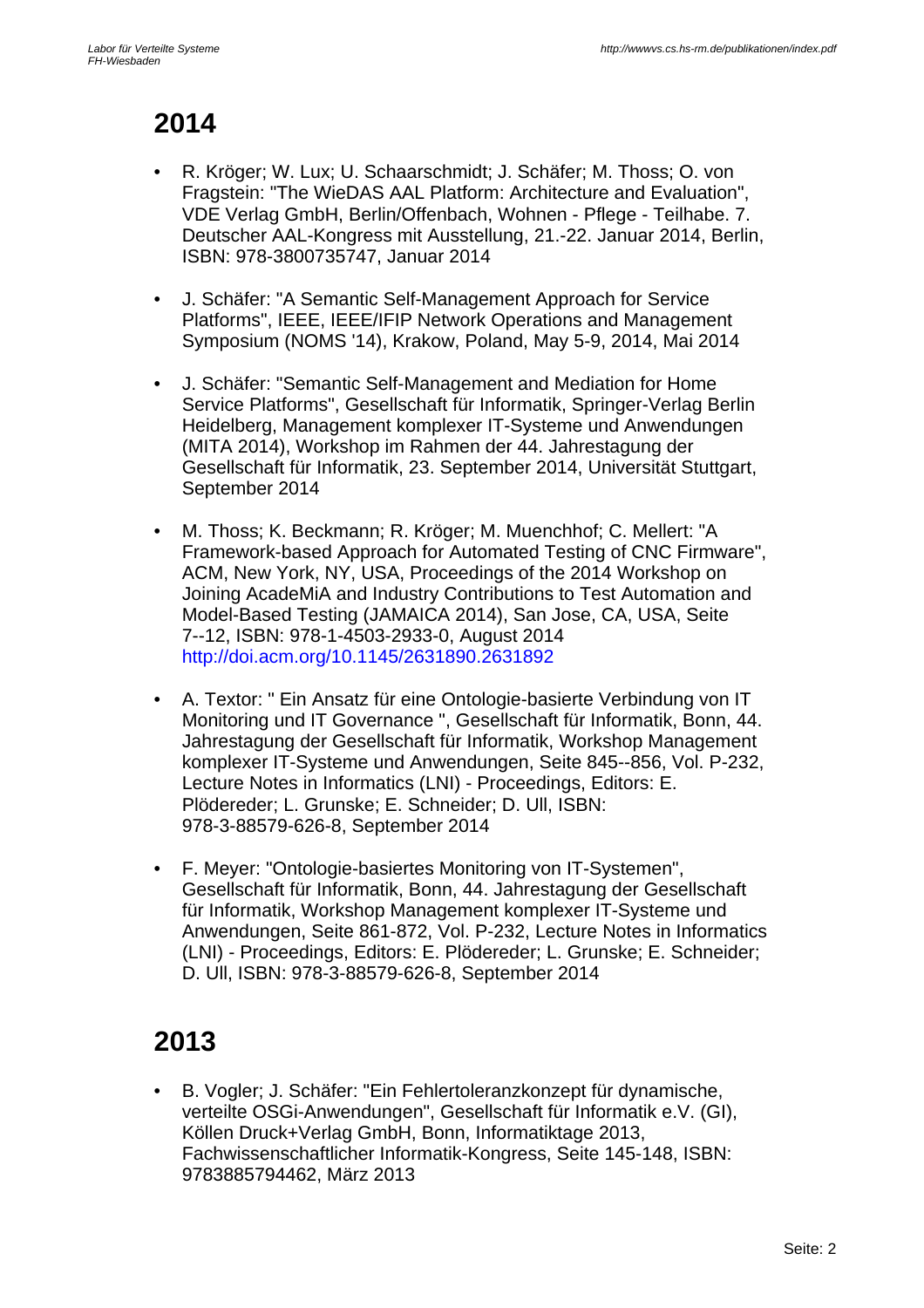• F. Meyer; R. Kroeger; M. Milekovic: "An approach for knowledge-based IT management of air traffic control systems", 2013 9th International Conference on Network and Service Management (CNSM), Seite 345-349, Oktober 2013

### **2012**

- J. Schaefer; R. Kroeger; S. Meixler; U. Brinkschulte: "QoS-based Testing and Selection of Semantic Services", Gesellschaft für Informatik e.V. (GI), Köllen Druck+Verlag GmbH, Bonn, Munich, Germany, ARCS 2012 Workshops (ASPRIT), Seite 15-26, Lecture Notes in Informatics (LNI), ISBN: 978-3-88579-294-9, Februar 2012
- S. Lehmann; J. Schaefer; R. Doerner; U. Schwanecke: "Towards Integration of User Interaction and Context Event Processing in Intelligent Living Environments", Gesellschaft für Informatik e.V. (GI), Köllen Druck+Verlag GmbH, Bonn, Munich, Germany, ARCS 2012 Workshops (ASPRIT), Seite 111-122, Lecture Notes in Informatics (LNI), ISBN: 978-3-88579-294-9, Februar 2012
- K. Beckmann; M. Thoss: "A wireless sensor network protocol for the OMG Data Distribution Service", Klagenfurt, Austria, Proceedings of the 10th Workshop on Intelligent Solutions in Embedded Systems (WISES'12), Seite 45 -50, Juli 2012
- A. Textor: "Bi-Directional Ontology Updates Using Lenses", Barcelona, Spain, Proceedings of the Sixth International Conference on Advances in Semantic Processing (SEMAPRO), Editors: D. Cacciagrano; P. Dini, ISBN: 978-1-61208-240-0, September 2012
- A. Textor; F. Meyer; M. Thoss; J. Schaefer; R. Kroeger; M. Frey: "An Architecture for Semantically Enriched Data Stream Mining", Barcelona, Spain, Proceedings of the First International Conference on Data Analytics, Editors: S. Bhulai; J. Zernik; P. Dini, ISBN: 978-1-61208-242-4, September 2012

- A. Textor; J. Stynes; R. Kroeger: "IT Management Using a Heavyweight CIM Ontology", Schloss Dagstuhl - Leibniz-Zentrum fuer Informatik, Germany, Kiel, Germany, 17th GI/ITG Conference on Communication in Distributed Systems (KiVS'11), Seite 73--84, Vol. 17, OpenAccess Series in Informatics (OASIcs), Editors: N. Luttenberger; H. Peters, ISBN: 978-3-939897-27-9, März 2011 http://drops.dagstuhl.de/opus/portals/oasics/index.php?semnr=11000
- J. Schäfer; M. Thoss; R. Kröger; O. von Fragstein; F. Pursche; W. Lux; U. Schaarschmidt: "WieDAS - Eine AAL-Dienstplattform für verteilte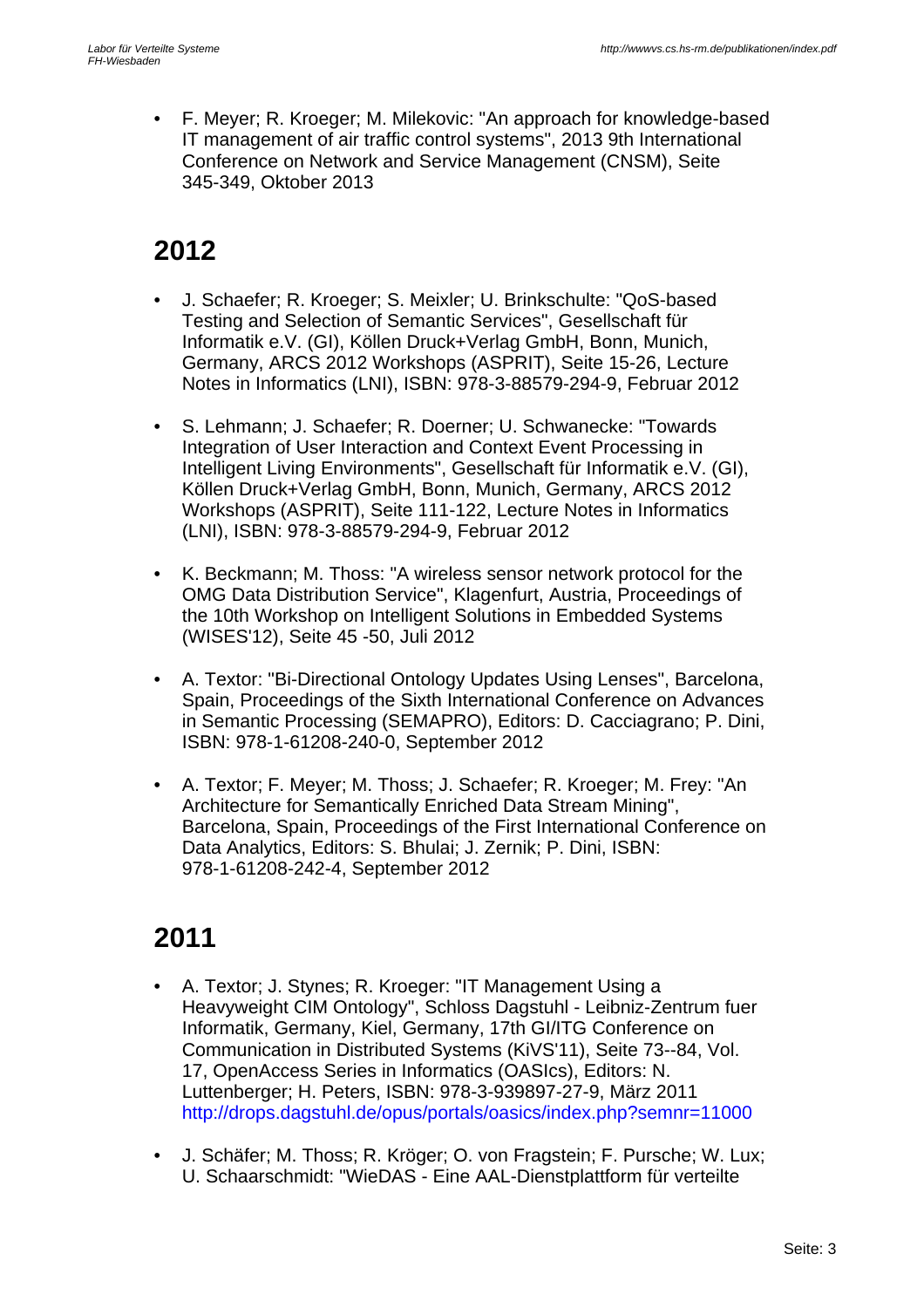Assistenzsysteme", VDE Verlag GmbH, Demographischer Wandel - Assistenzsysteme aus der Forschung in den Markt, 4. Deutscher AAL-Kongress mit Ausstellung, 25.-26. Januar 2011, Berlin, ISBN: 9783800733231, Januar 2011

- F. Meyer: "Kombination von Modellen zur Systemanalyse im Selbstmanagement-Kontext", Workshop Self-Organising, Adaptive, Context-Sensitive Distributed Systems (SAKS), Electronic Communications of the EASST, März 2011 http://journal.ub.tu-berlin.de/index.php/eceasst/issue/view/49
- F. Meyer: "Analyse von Event Streams im Kontext semantischer Systemmodelle ", Gesellschaft für Informatik e.V. (GI), Ahrstr. 45, 53175 Bonn, Informatiktage 2011, Seite 159-162, Vol. S-10, ISBN: 978-3-88579-444-8, März 2011
- J. Schäfer; M. Schmid; A. Textor; M. Thoss; R. Kröger: "Life-Cycle-oriented Performance Management of Enterprise Applications", IEEE, Proceedings of the International Symposium on Performance Evaluation of Computer and Telecommunication Systems, SPECTS 2011, The Hague, Netherlands, Editors: M. Obaidat; J. Sevillano; P. Vilá; I. Woungang; R. Boll; D. Cascado, ISBN: 978-161-782-309-1, Juni 2011
- A. Textor: "A CIM-based Ontology for Semantic IT-Management", Paris, France, 5th International DMTF Academic Alliance Workshop on Systems and Virtualization Management: Standards and the Cloud, Oktober 2011
- A. Textor; F. Meyer; R. Kroeger: "Semantic Processing in IT Management", Lisbon, Portugal, Proceedings of the Fifth International Conference on Advances in Semantic Processing (SEMAPRO), Editors: P. Lorenz; E. Ammann, ISBN: 978-1-61208-013-0, November 2011 http://thinkmind.org/download.php?articleid=semapro\_2011\_4\_30\_50055
- M. Schmid: "An approach for autonomic performance management in
- SOA workflows ", IFIP/IEEE International Symposium on Integrated Network Management (IM 2011) , Mai 2011

- J. Schaefer: "A Middleware for Self-Organising Distributed Ambient Assisted Living Applications", Workshop Selbstorganisierende, Adaptive, Kontextsensitive verteilte Systeme (SAKS), 16. März 2010, Kassel, März 2010 https://www.kuvs.de/fachgesprache/selbstorganisierende-adaptive-kontextsensitive-verteil
- A. Textor; J. Stynes; R. Kroeger: "Transformation of the Common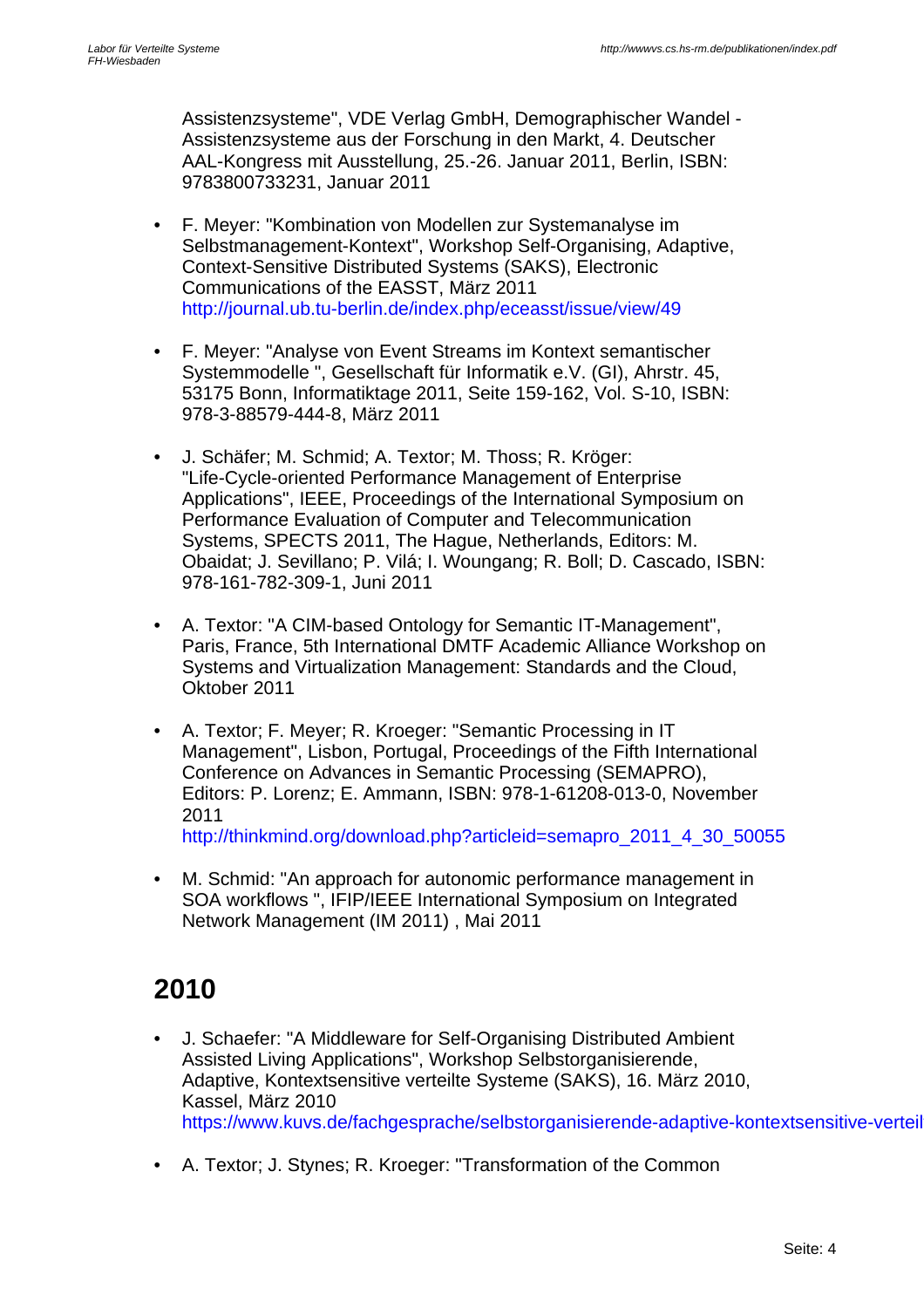Information Model to OWL", Springer Verlag, Current Trends in Web Engineering - 10th International Conference on Web Engineering - ICWE 2010 Workshops, Seite 163--174, Vol. 6385, Lecture Notes in Computer Science, Editors: F. Daniel; F. Facca, ISBN: 978-3-642-16984-7, Juli 2010 http://www.springerlink.com/content/h363x7j1u4182074/

- J. Schaefer; M. Schmid; A. Textor; M. Thoss; R. Kroeger; A. Roth: "Performance-aware Design and Optimization of Enterprise Applications", IEEE, Proceedings of the 6th International Conference on Network and Service Management, CNSM 2010, Niagara Falls, Canada, Seite 306-309, ISBN: 978-1-4244-8910-7, Oktober 2010 http://ieeexplore.ieee.org/xpls/abs\_all.jsp?arnumber=5691216
- K. Beckmann; M. Thoss: "A Model-Driven Software Development Approach Using OMG DDS for Wireless Sensor Networks", Springer, Berlin / Heidelberg, Software Technologies for Embedded and Ubiquitous Systems, Seite 95-106, Vol. 6399, Lecture Notes in Computer Science, Februar 2010
- J. Schaefer: "Towards a Platform for Self-Organising AAL Applications", Shaker Verlag, First ITG/GI Workshop on Self Integrating Systems for Better Living Environments, Sensyble 2010, Wiesbaden, November 12-13, 2010, Proceedings, Seite 109-116, Editors: R. Doerner; D. Kroemker, ISBN: 978-3832297213, November 2010

- M. Schmid; J. Schaefer; R. Kroeger: "Integriertes Performance-Monitoring von SOA-Anwendungen", Workshops der Wissenschaftlichen Konferenz Kommunikation in Verteilten Systemen (WowKiVS), Kassel, 2009, Vol. 17, Electronic Communications of the EASST, März 2009 (Link) [../downloads/extern/pubs/papers/kivs-soc2009.pdf]
- A. Textor: "Monitoring unternehmenskritischer Anwendungen unter Verwendung modellbasierter Performance Constraints", Gesellschaft für Informatik, Köllen, Informatiktage 2009. Fachwissenschaftlicher Informatik-Kongress, Seite 203-206, ISBN: 978-3-88579-442-4, März 2009
- F. Meffert: "Implementierung und Bewertung eines Lokalisierungsdienstes basierend auf aktiver RFID-Technologie", Gesellschaft für Informatik, Köllen, Informatiktage 2009. Fachwissenschaftlicher Informatik-Kongress, Seite 195-198, ISBN: 978-3-88579-442-4, April 2009
- R. Kaiser: "Bringing together real-time and Virtualization", Embedded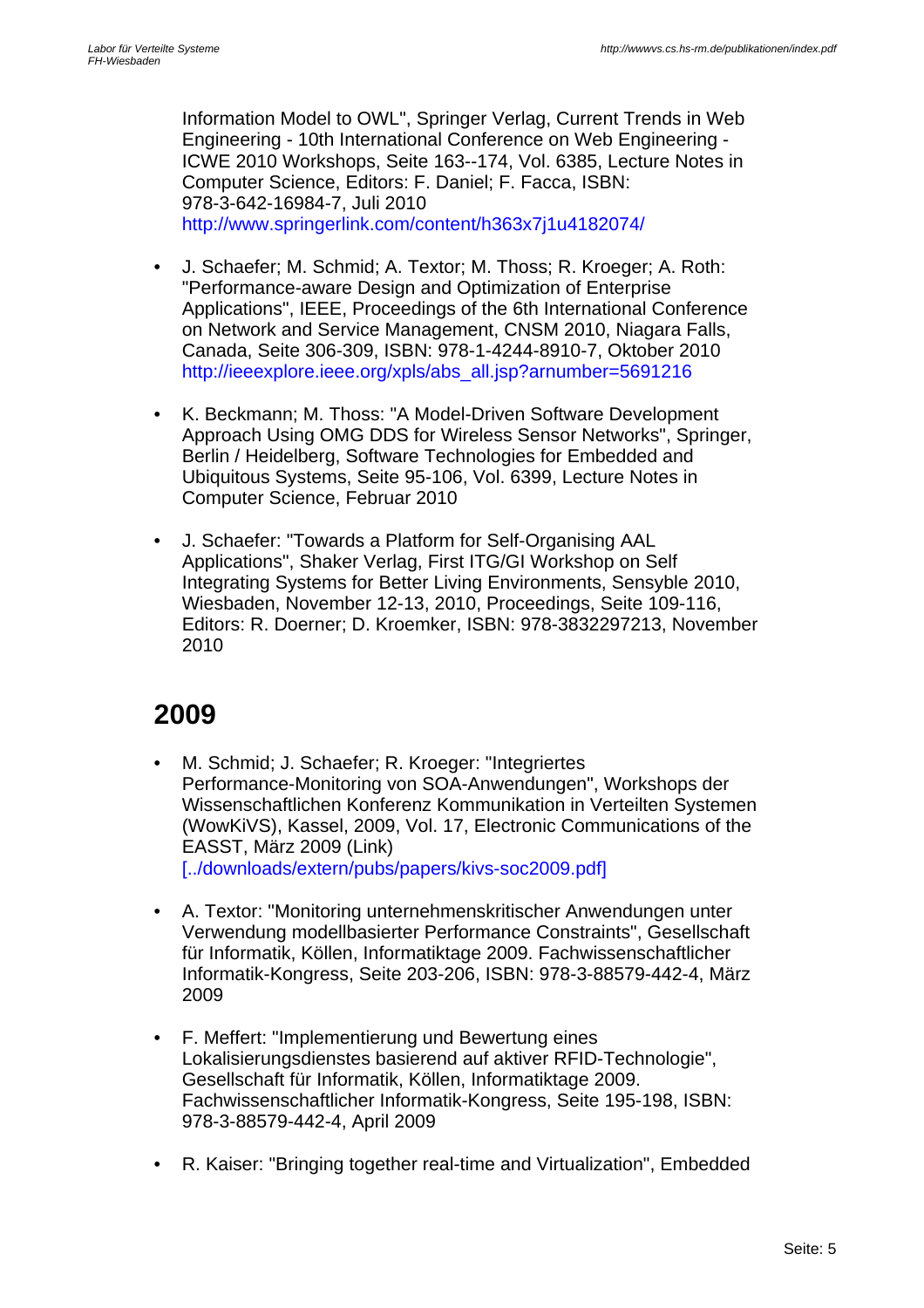World Conference 2009, Nuremberg, Februar 2009

- R. Kaiser: "Complex Embedded Systems -- A Case for Virtualization", WISES 2009 -- Workshop on Intelligent Solutions in Embedded Systems, Ancona, Italy, Juni 2009
- R. Kaiser; D. Zöbel: "Quantitative Analysis and Systematic Parametrization of a Two-Level Real-Time Scheduler", ETFA 2009 -- 14th IEEE International Conference on Emerging Technologies and Factory Automation, Mallorca, Spain, September 2009
- B. Jungk: "Selbstorganisierendes Service Level Management basierend auf Mechanismus-Design", Workshops der Wissenschaftlichen Konferenz Kommunikation in Verteilten Systemen (WowKiVS), Kassel, Vol. 17, Electronic Communications of the EASST, März 2009
- O. Shehory; J. Martinez; A. Andrzejak; C. Cappiello; W. Funika; D. Kondo; L. Mariani; B. Satzger; M. Schmid: "Self-Healing and Recovery Methods and their Classification", Nummer 09201, Schloss Dagstuhl - Leibniz-Zentrum fuer Informatik, Germany, Dagstuhl, Germany, Self-Healing and Self-Adaptive Systems, Dagstuhl Seminar Proceedings, Editors: A. Andrzejak; K. Geihs; O. Shehory; J. Wilkes, Mai 2009 http://drops.dagstuhl.de/opus/volltexte/2009/2108
- A. Textor; M. Schmid; J. Schaefer; R. Kroeger: "SOA Monitoring Based on a Formal Workflow Model with Constraints", ACM, Amsterdam, The Netherlands, Proceedings of the QUASOSS'09 Workshop co-located with the ESEC-FSE'09 Conference, Seite 47--53, ISBN: 978-1-60558-000-5, August 2009 http://portal.acm.org/citation.cfm?id=1596485

- M. Schmid; J. Schäfer; R. Kröger; R. Heidger; K. Engels; M. Milekovic; M. Thoss: "Performance Evaluation of the Distributed Radar Tracking System PHOENIX: a Case Study", VDE Verlag, Proceedings 14th GI/ITG Conference Measurement, Modelling and Evaluation of Computer and Communication Systems, Seite 141-156, Editors: F. Bause; P. Buchholz, ISBN: 978-3-8007-3090-2, März 2008
- M. Schmid; T. Stein; M. Thoss; R. Kroeger: "An Eclipse IDE Extension for Pattern-based Software Instrumentation", VDE Verlag, Proceedings 14th GI/ITG Conference Measurement, Modelling and Evaluation of Computer and Communication Systems, Seite 299-302, Editors: F. Bause; P. Buchholz, ISBN: 978-3-8007-3090-2, März 2008
- H. Machens; R. Kröger; S. Jell; K. Grabenweger: "Replay-basiertes Testen von MOST-Bus-Anwendungen im Automotive-Umfeld",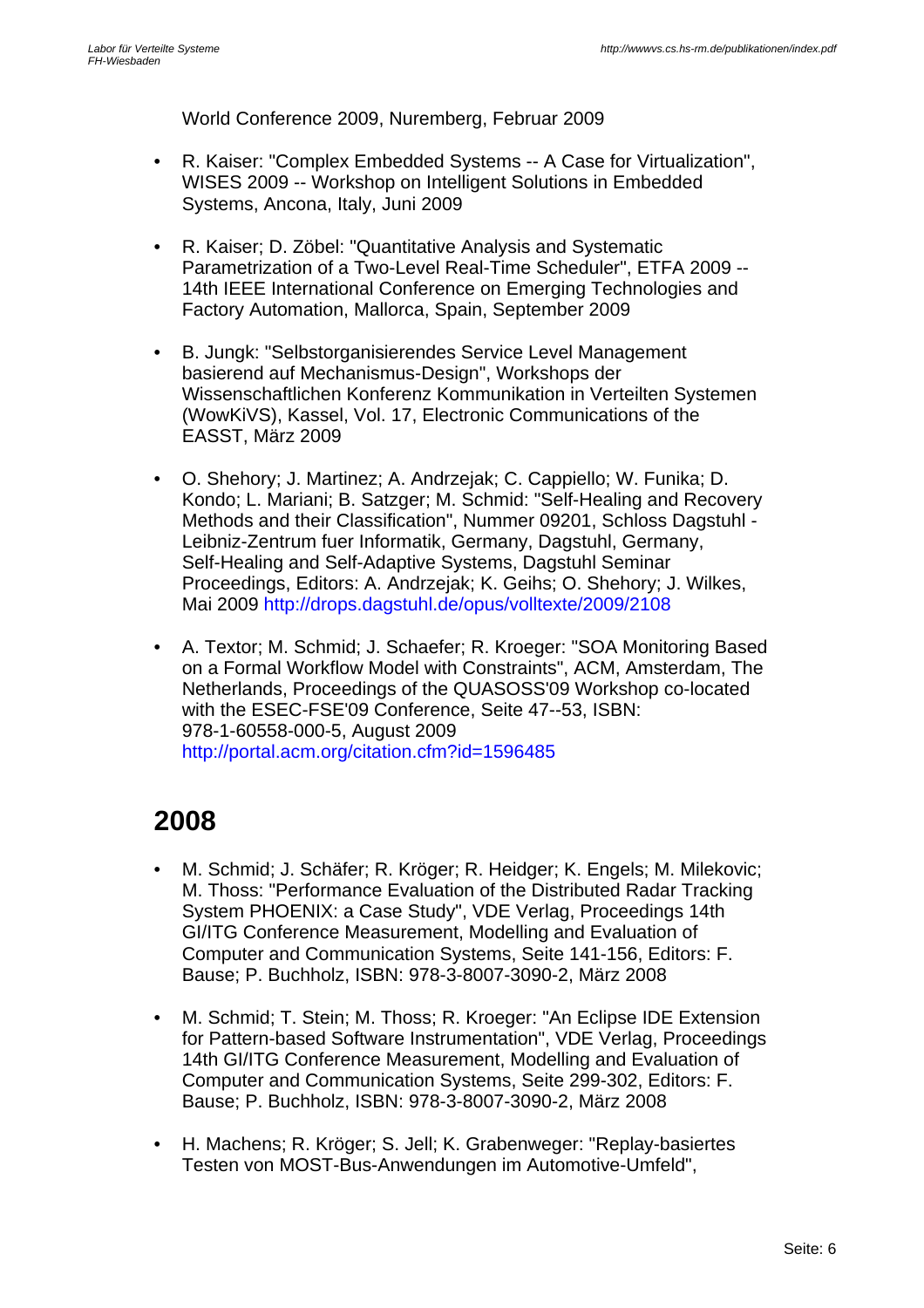Gesellschaft für Informatik, Lecture Notes in Informatics, Bonn, Software Engineering 2008, Seite 85, Vol. 91, Lecture Notes in Informatics, ISBN: 978-3-88579-215-4, Februar 2008

- H. Machens: "Automatische Netzwerkplanung für Industrial Ethernet", Automatisierungstage 2008, Seite 98-105, ISBN: 9-783000-237621, Februar 2008
- R. Kaiser: "Alternatives for Scheduling Virtual Machines in Real-Time Embedded Systems", ACM, New York, NY, USA, IIES '08: Proceedings of the 1st workshop on Isolation and integration in embedded systems, Seite 5--10, ISBN: 978-1-60558-126-2, April 2008
- J. Schaefer; J. Stynes; R. Kroeger: "Model-Based Performance Instrumentation of Distributed Applications", IFIP, Springer Verlag, Distributed Applications and Interoperable Systems: 8th IFIP WG 6.1 International Conference, DAIS 2008, Oslo, Norway, June 4-6, 2008, Proceedings, Seite 210-223, Editors: R. Meier; S. Terzis, ISBN: 978-3540686392, Juni 2008
- M. Schmid; R. Kroeger: "Decentralised QoS-Management in Service Oriented Architectures", IFIP, Springer Verlag, Distributed Applications and Interoperable Systems: 8th IFIP WG 6.1 International Conference, DAIS 2008, Oslo, Norway, June 4-6, 2008, Seite 44-57, Editors: R. Meier; S. Terzis, Juni 2008
- M. Schmid; D. Marinescu; R. Kroeger: "A Framework for Autonomic Performance Management of Virtual Machine-Based Services", Proceedings of the 15th Annual Workshop of the HP Software University Association, hosted by Al Akhawayn University in Ifrane, Editors: H. Harroud; A. Boulmakoul; C. Peltz, Juni 2008 (Link) [../downloads/extern/pubs/papers/hpsua2008.pdf]
- R. Kaiser: "Estimating Context Switch Cost: A Practitioner's Approach", Nummer TR08-010, University of North Carolina, Praque, Czech Republic, OSPERT 2008 -- Proceedings of the Fourth International Workshop on Operating Systems Platforms for Embedded Real-Time Applications, Seite 73-82, UNC Technical Report, Juli 2008

- M. Schmid; M. Thoss; T. Termin; R. Kroeger: "A Generic Application-Oriented Performance Instrumentation for Multi-Tier Environments", IEEE, 10th IFIP/IEEE International Symposium on Integrated Network Management (IM2007), Seite 304-313, ISBN: 1-4244-0799-0, Mai 2007 (Link) [../downloads/extern/pubs/papers/im2007.html]
- M. Schmid: "Ein Ansatz für das Service Level Management in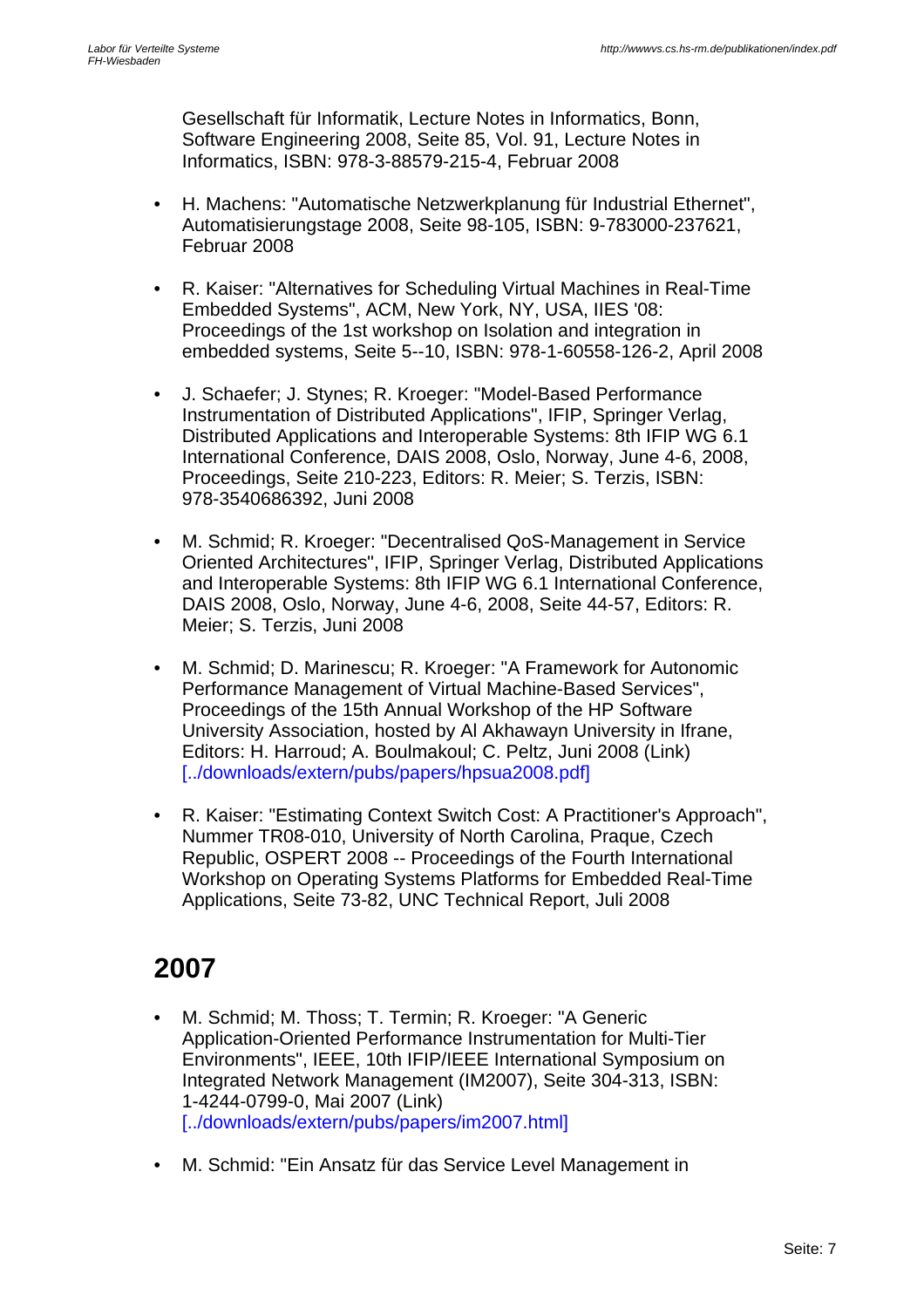dynamischen Architekturen", VDE Verlag, KiVS 2007 - Kommunikation in Verteilten Systemen - Industriebeiträge, Kurzbeiträge und Workshops, Seite 255-266, Editors: T. Braun; G. Carle; B. Stiller, ISBN: 978-3-8007-2980-7, März 2007 (Link) [../downloads/extern/pubs/papers/saks2007.pdf]

- R. Kaiser: "Combining Partitioning and Virtualisation for Safety-critical Systems", Embedded World Conference 2007, Nuremberg, Februar 2007
- J. Schäfer: "Lebenszyklusorientierte Performance-Instrumentierung verteilter Anwendungen", Gesellschaft für Informatik e.V. (GI), Köllen Druck+Verlag GmbH, Bonn, Informatiktage 2007. Fachwissenschaftlicher Informatik-Kongress, ISBN: 9783885794394, März 2007 (Link) [../downloads/extern/pubs/papers/GI2007-JS.pdf]
- T. Stein: "Ein Kommunikations-Framework für die Selbst-Organisation von Software-Systemen", Gesellschaft für Informatik, Köllen, Informatiktage 2007. Fachwissenschaftlicher Informatik-Kongress, ISBN: 978-3885794394, März 2007 (Link) [../downloads/extern/pubs/papers/GI2007-TS.pdf]
- M. Schmid; R. Kroeger; J. Schaefer; R. Heidger; M. Thoss: "Semi-Automatic Instrumentation of Critical Distributed Applications: The eMIVA Toolkit", Infonomics-Consulting, Stuttgart, Germany, Proceedings of the 14th Annual Workshop of the HP Software University Association, Hosted by the Leibnitz Computing Center and the Munich Network Management Team, Seite 185-196, Editors: H. Hegering; H. Reiser; M. Schiffers; T. Nebe, ISBN: 978-3-00-021690-9, Juli 2007 (Link) [../downloads/extern/pubs/papers/hpsua2007.pdf]
- K. Engels; R. Heidger; R. Kröger; M. Milekovic; J. Schäfer; M. Schmid; M. Thoss: "eMIVA: Tool Support for the Instrumentation of Critical Distributed Applications", IFIP WG 7.3 International Symposium on Computer Performance, Modeling, Measurements, and Evaluation (Performance 2007), Oktober 2007

- J. Schaefer: "An Approach for Fine-Grained Web Service Performance Monitoring", IFIP, Springer Verlag, Distributed Applications and Interoperable Systems: 6th IFIP WG 6.1 International Conference, DAIS 2006, Bologna, Italy, June 14-16, 2006, Proceedings, Seite 169-180, Editors: F. Eliassen; A. Montresor, ISBN: 978-3540351269, Juni 2006
- M. Schmid; K. Geihs: "Self-Organisation in the Context of QoS Management in Service Oriented Architectures", Infonomics-Consulting, Stuttgart, Proceedings of the 13th Annual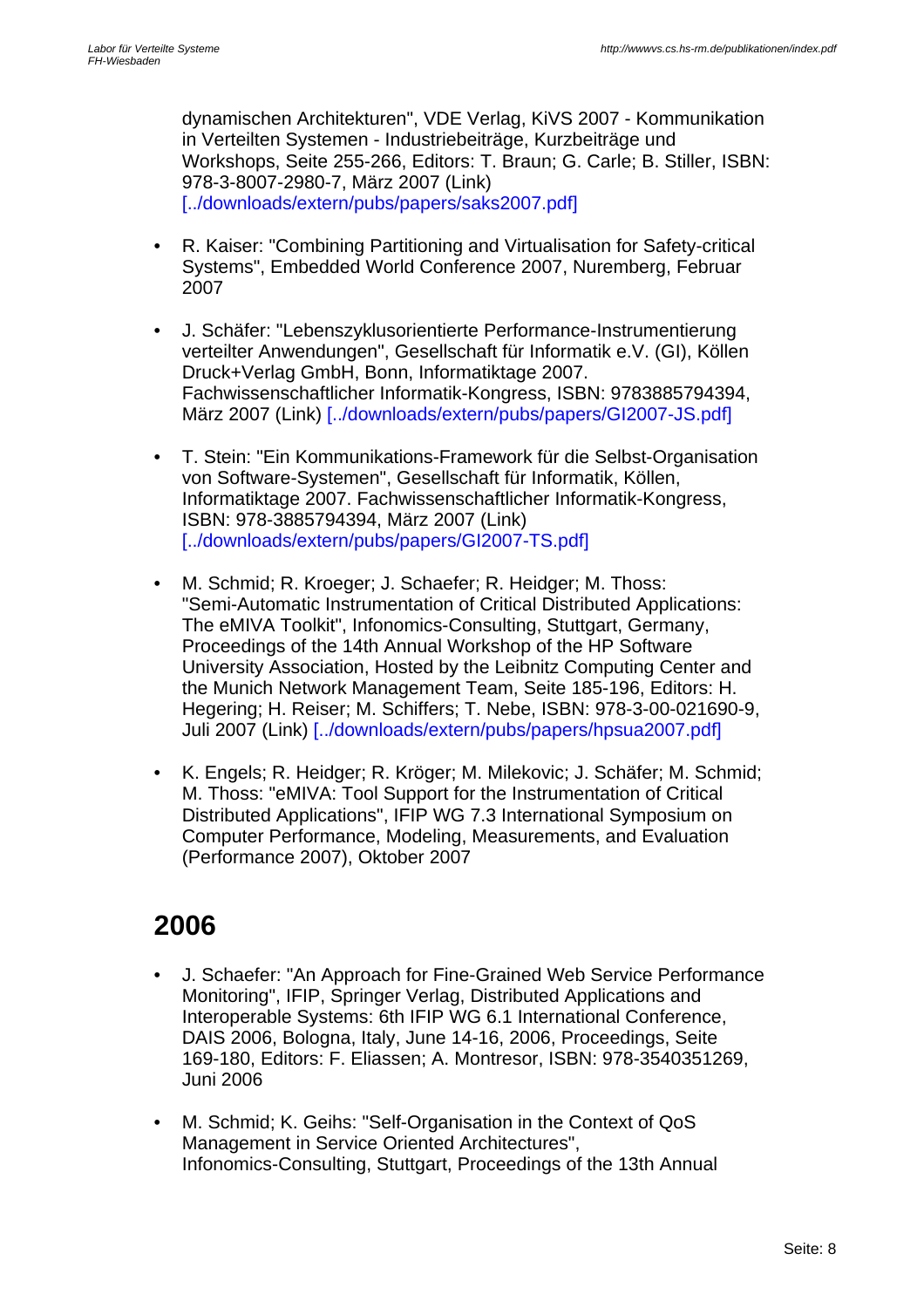Workshop of HP OpenView University Association, Hosted by University of Nice at Cote d'Azur May 21 - 24, 2006, Seite 153-164, Editors: K. Boudaoud; N. Nobelis; T. Nebe, ISBN: 3000187804, Mai 2006 (Link) [../downloads/extern/pubs/papers/hpovua2006-SO.pdf]

- M. Schmid; J. Schäfer; R. Kröger; K. Sotnikov; Y. Karpov: "Combining Application Instrumentation and Simulation to Forecast Costs and Revenue in Application Service Provisioning Scenarios", Infonomics-Consulting, Stuttgart, Proceedings of the 13th Annual Workshop of HP OpenView University Association, Hosted by University of Nice at Cote d'Azur May 21 - 24, 2006, Seite 289-294, Editors: K. Boudaoud; N. Nobelis; T. Nebe, ISBN: 978-3000187803, Mai 2006 (Link) [../downloads/extern/pubs/papers/hpovua2006-Si.pdf]
- R. Kaiser: "Scheduling Virtual Machines in Real-time Embedded Systems", OSPERT 2006 Workshop on Operating Systems for Embedded Real-Time applications, Seite 7-15, Editors: S. Brandt, Juli 2006
- R. Kaiser: "Koexistenz unterschiedlicher Zeitanforderungen in einem gemeinsamen Rechensystem", Springer, Echtzeitsysteme im Alltag, Seite 16-25, Editors: P. Holleczek; B. Vogel-Heuser, ISBN: 978-3-540-47690-0, November 2006

- M. Schmid; M. Debusmann; R. Kröger; M. Halbig: "Flexible Charging and Accounting of Distributed Services", Proceedings of the 12th Annual workshop of HP OpenView University Association, Seite 53-66, Editors: B. Marques; T. Nebe; R. Oliveira, Juli 2005 http://www.hpovua.org
- M. Schmid; M. Debusmann; R. Kröger; M. Halbig: "Towards a Transaction-Based Charging and Accounting of Distributed Services and Applications", IEEE, IM 2005 - IFIP/IEEE International Symposium on Integrated Network Management, Seite 1229-1232, Editors: A. Clemm; O. Festor; A. Pras, Mai 2005
- M. Debusmann; M. Schmid; R. Kröger: "Model-Driven Self-Management of Legacy Applications", IFIP, Springer, 5th IFIP International Conference on Distributed Applications and Interoperable Systems (DAIS 2005), Athens, Greece, June 2005, Seite 56-67, Editors: L. Kutvonen; N. Alonistioti, ISBN: 3540262628, Juni 2005
- F. Köhler; D. Pröpper: "Servlet-basierte Experimentdatenverwaltung für verteilte E-Learning-Umgebungen", Structured eLearning, Rostock, September 2005
- M. Thoss: "Automated High-Accuracy Hybrid Measurement for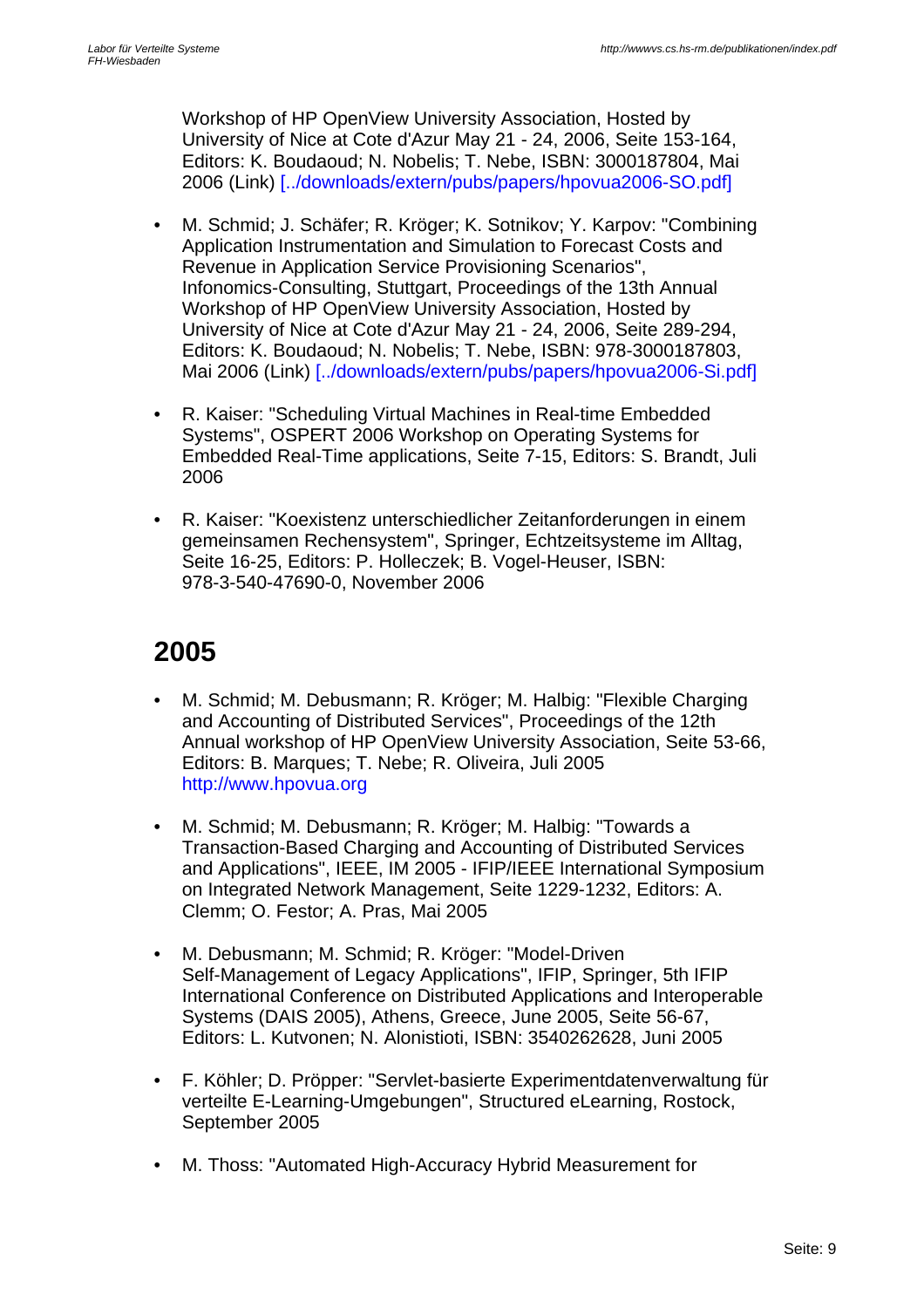Distributed Embedded Systems", 3rd International Workshop on Intelligend Solutions in Embedded Systems (WISES 2005), Mai 2005

#### **2004**

- M. Debusmann; K. Geihs; R. Kröger: "Unifying service level management using an MDA-based approach", IEEE, Network Operations and Management Symposium, 2004. NOMS 2004. IEEE/IFIP, Seite 801-814, Vol. 1, April 2004
- M. Debusmann; K. Geihs: "Towards dependable Web services", IEEE, Dependable Computing, 2004. Proceedings. 10th IEEE Pacific Rim International Symposium on, Seite 5-14, März 2004
- R. Kröger; M. Debusmann; H. Machens: "Managing Distributed Industrial Automation Systems", 11th HP OpenView University Association Workshop, Juni 2004 http://www.hpovua.org/PUBLICATIONS/PROCEEDINGS/11\_HPOVUAWS/hpov2004/wwv
- M. Schmid; J. Stynes; R. Kröger: "A Distributed Architecture for Learning Management Systems Supporting Institutional Collaboration", Association for the Advancement of Computing in Education (AACE), Norfolk, USA, World Conference on Educational Multimedia, Hypermedia and Telecommunications (ED-MEDIA 2004), Editors: L. Cantoni; C. McLoughlin, ISBN: 1880094533, Juni 2004
- F. Köhler: "Framework zur Integration von Experimenten und Simulatoren in XML-basierte Lerninhalte", Structured E-Learning: Wissenswerkstatt Rechensysteme, Seite 49-58, Editors: D. Tavangarian; U. Lucke, März 2004 (Link) [3-86009-267-7]

- M. Debusmann; M. Schmidt; M. Schmid; R. Kröger: "Unified service level monitoring using CIM", IEEE, Enterprise Distributed Object Computing Conference, 2003. Proceedings. Seventh IEEE International, Seite 76-85, September 2003
- M. Debusmann; A. Keller: "SLA-driven management of distributed systems using the common information model", IFIP/IEEE, Integrated Network Management, 2003. IFIP/IEEE Eighth International Symposium on, Seite 563-576, März 2003
- M. Klein: "Simulation von verteilten Algorithmen für eine E-Learning-Umgebung", Informatiktage '03, November 2003
- M. Debusmann; M. Schmidt; M. Schmid; R. Kröger: "Measuring Service Level Objectives in a complex Web-based e-Business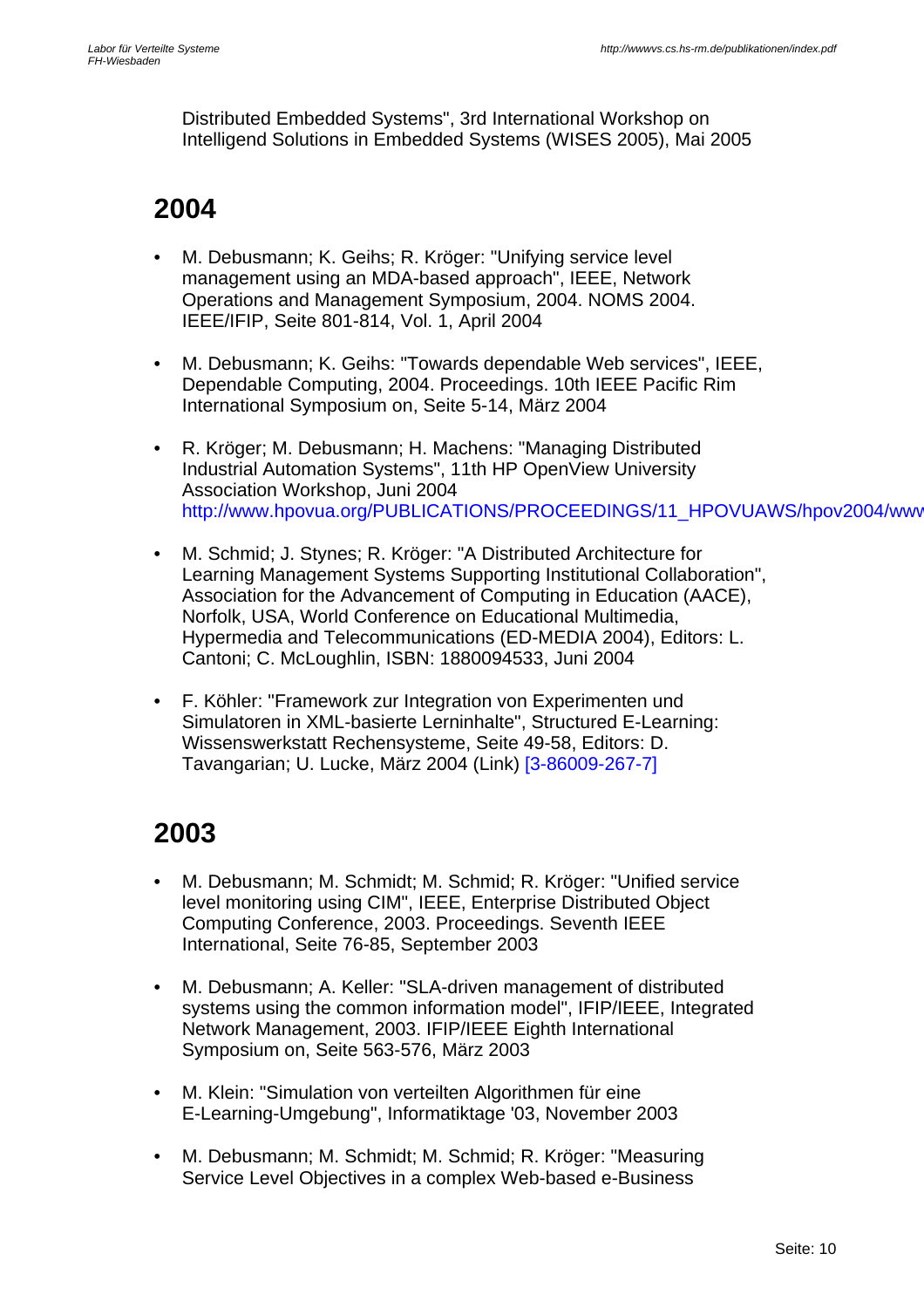Environment", 10th HP OpenView University Association Workshop, Juli 2003 http://www.hpovua.org/PUBLICATIONS/PROCEEDINGS/10\_HPOVUAWS/papers/index.html

- F. Köhler; R. Kröger; H. Machens: "Ein CORBA-basiertes, geschichtetes Unified Messaging System", Gesellschaft für Informatik (GI), Springer, Kommunikation in Verteilten Systemen: 13. ITG/GI-Fachtagung Kommunikation in Verteilten Systemen (KiVS 2003), Seite 155-165, ISBN: 3540003657, Februar 2003
- R. Kröger: "Ansätze für verteilte Automatisierungslösungen", Deutsch-Niederländische Automatisierungstage 2003 (AT2003), Februar 2003
- M. Debusmann; K. Geihs: "Efficient and Transparent Instrumentation of Application Components using an Aspect-oriented Approach", 14th IFIP/IEEE Workshop on Distributed Systems: Operations and Management (DSOM 2003), Oktober 2003
- M. Thoss; R. Kröger; G. Biehler: "Improving DCOM Communication for Automation Environments", 2003 Summer Computer Simulation Conference (SCSC'03), Juli 2003
- M. Schmid; J. Stynes; R. Kröger: "Architektur einer dienstebasierten, personalisierbaren Laufzeitumgebung für Lernumgebungen", 1. GI e-Learning Fachtagung Informatik (DeLFI 2003), September 2003
- F. Köhler; J. Stynes; R. Kröger: "An XML-based Framework for Integrating Simulators and Real-life Experiments into Learning Environments", World Conference on Educational Multimedia, Hypermedia and Telecommunications (ED-MEDIA 2003), Juni 2003

- M. Debusmann; M. Schmid; R. Kröger: "Generic Performance Instrumentation of EJB Applications for Service-Level Management", IEEE, 2002 IEEE/IFIP Network Operations and Management Symposium (NOMS 2002), Seite 19-31, Editors: R. Stadler; M. Ulema, ISBN: 0780373820, April 2002
- M. Debusmann; M. Schmid; R. Kröger: "Measuring End-to-End Performance of CORBA Applications using a generic instrumentation Approach", IEEE, Proceedings of the Seventh IEEE Symposium on Computers and Communications ISCC 2002, Seite 181-187, Editors: A. Corradi; M. Daneshmand, ISBN: 0-7795-1671-8, Juli 2002
- W. Kalfa; R. Kröger; F. Köhler: "Integrating Simulators and Real-Life Experiments into an XML-based Teaching and Learning Platform", World Conference on Educational Multimedia, Hypermedia and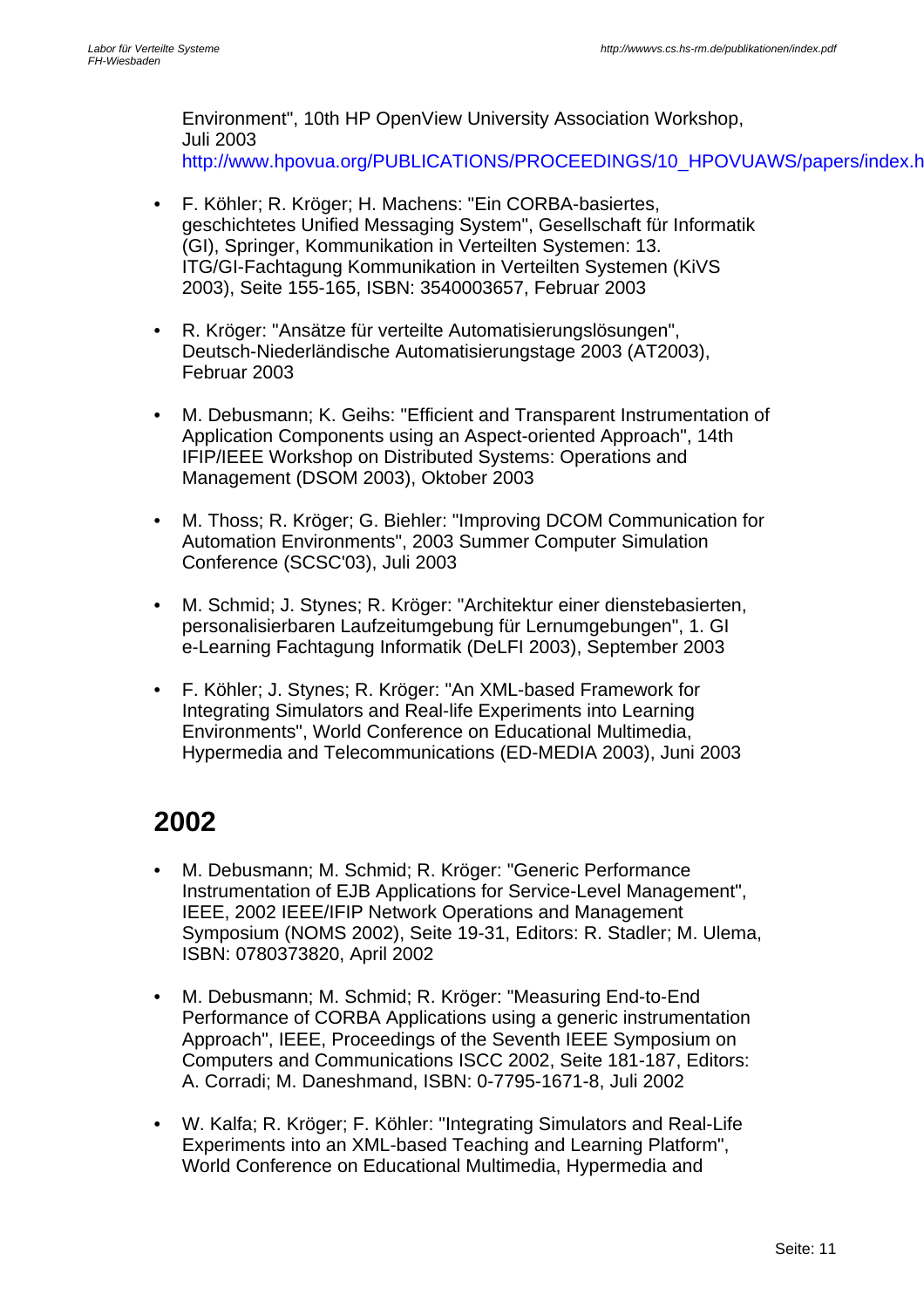Telecommunications (ED-MEDIA 2002), Juni 2002

- M. Schmid: "Generische Management-Instrumentierung EJB-basierter Applikationen", 1. GI Fachgespräch Applikationsmanagement 2002, Februar 2002
- M. Debusmann: "AMANDA Eine phasenorientierte Methode für das automatisierte Management von CORBA-Anwendungen", 1. GI Fachgespräch Applikationsmanagement 2002, Februar 2002

#### **2001**

- M. Debusmann; R. Kröger: "Widening Traditional Management Platforms for Managing CORBA Applications", IFIP, Kluwer Academic Publishers, New Developments in Distributed Applications and Interoperable Systems: Third International Working Conference on Distributed Applications and Interoperable Systems, Seite 245-256, Editors: K. Zielinski; K. Geihs; A. Laurentowski, September 2001
- M. Debusmann: "A phase-oriented method for developing management algorithms for CORBA applications", IFIP/IEEE, Integrated Network Management Proceedings, 2001 IEEE/IFIP International Symposium on, Seite 751-764, Mai 2001
- M. Debusmann; R. Kröger; T. Kullmann; D. Lindner; T. Piwek; C. Weyer: "Eine Managementlösung zur Integration CORBA-basierter Anwendungen in bestehende Managementplattformen", BIK2001, April 2001
- M. Schmid: "Generische Management-Instrumentierung EJB-basierter Applikationen", Gesellschaft für Informatik (GI), Informatiktage '01, Seite 244-247, November 2001
- F. Köhler: "Erweiterung eines CORBA-basierten Event Management Dienstes zur Realisierung eines Unified Messaging Systems", Gesellschaft für Informatik (GI), Informatiktage '01, Seite 227-230, November 2001
- M. Debusmann: "AMANDA Eine phasenorientierte Methode für das automatisierte Management von CORBA-Anwendungen", Gesellschaft für Informatik (GI), Informatiktage '01, Seite 220-223, November 2001

- M. Debusmann; C. Weyer; E. Brossler: "Automatisiertes Management CORBA-basierter Anwendungen", ARCS'99, Oktober 1999
- R. Kröger; M. Debusmann; C. Weyer; E. Brossler; P. Davern; A.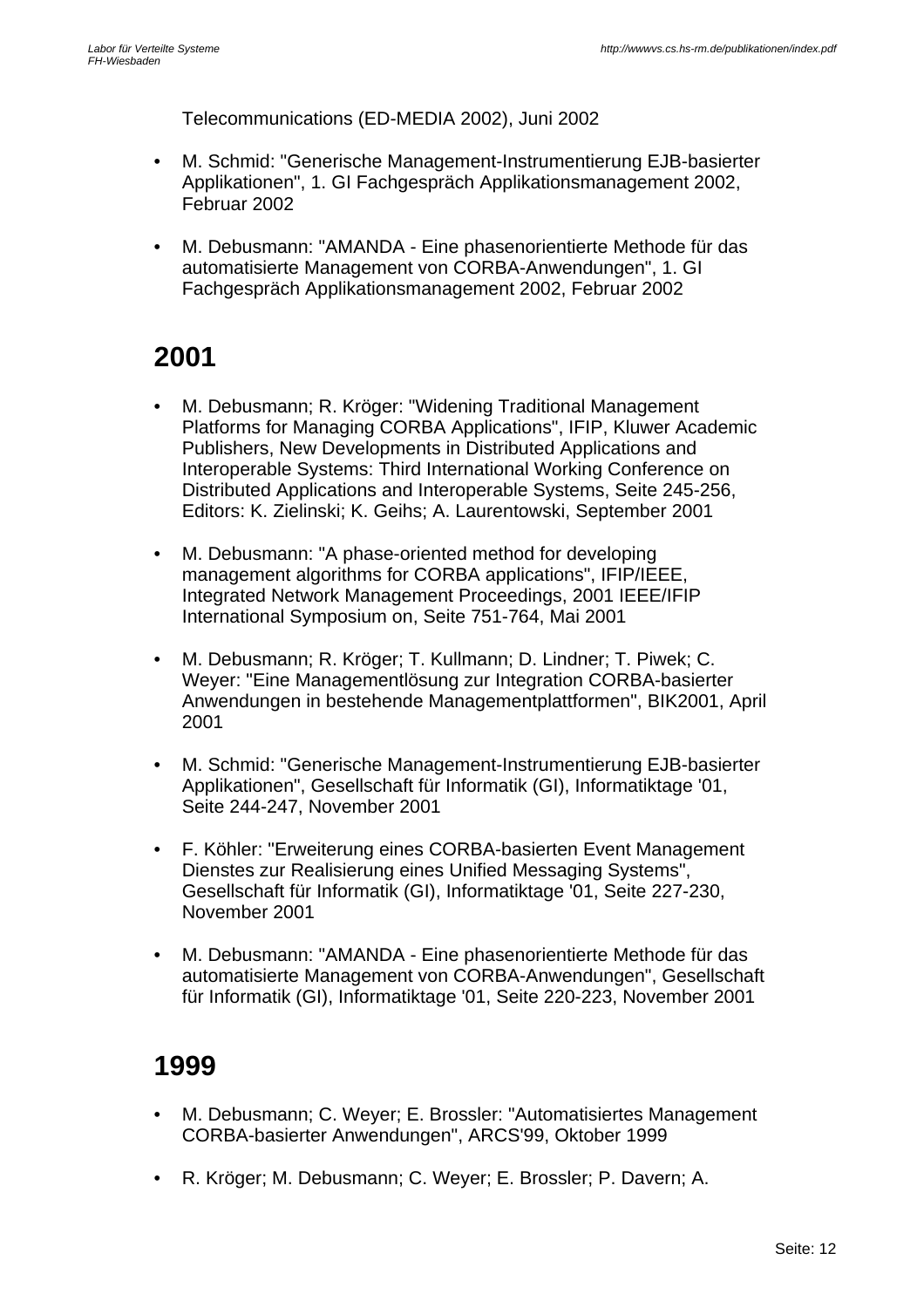MacDonald: "Automated CORBA-based Application Management", DAIS'99, Juni 1999

• K. Hermes; R. Kröger; M. Wack; P. Stammerjohann: "Ein generisches System für das Beobachten und Bedienen von SPS-Anwendungen auf der Basis von Web-Technologie", PEARL'99 - Multimedia und Automatisierung, GI-Workshop über Realzeitsysteme, November 1999

#### **1997**

- M. Debusmann; R. Kröger; C. Weyer: "Towards an automated management of distributed applications", IFIP, Chapman and Hall, Proc. IFIP International Working Conference on Distributed Applications and Interoperable Systems (DAIS '97), Seite 21-32, Editors: H. König; K. Geihs; T. Preuß, ISBN: 0412823403, September 1997
- M. Brühan; R. Kröger; S. Ruppert: "Monitoring verteilter CORBA-Anwendungen", ITG/GI-Fachtagung Messung, Modellierung und Bewertung von Rechen- und Kommunikationssystemen (MMB '97), Seite 43-50, Editors: K. Irmscher; C. Mittasch; K. Richter, ISBN: 386012045X, September 1997
- B. Giegel; R. Kröger; H. Mecke; M. Ruhl: "Entwurf und Implementierung verteilter, objektorientierter Laborgeräteschnittstellen auf CORBA-Basis", GI-Fachgruppentreffen Betriebssysteme, März 1997

#### **1996**

- T. Gräff; R. Kröger; M. Núñez: "Speicherprogrammierbare Steuerungen in verteilten, objektorientierten Automatisierungsanwendungen", Konferenzband VDI/VDE-GMA Kongreß '96, Baden-Baden, September 1996
- T. Gräff; R. Kröger; M. Núñez; M. Wack: "Integration speicherprogrammierbarer Steuerungen in verteilte, objektorientierte Automatisierungsanwendungen", Francis-Verlag, Konferenzband Echtzeit '96, Karlsruhe, ISBN: 3772325025, März 1996

### **1995**

• A. Haber; R. Kröger; S. Ruppert: "Performance Management verteilter objektorientierter Anwendungen", Workshop Entwicklung und Management verteilter Anwendungssysteme (EMVA'95), Oktober 1995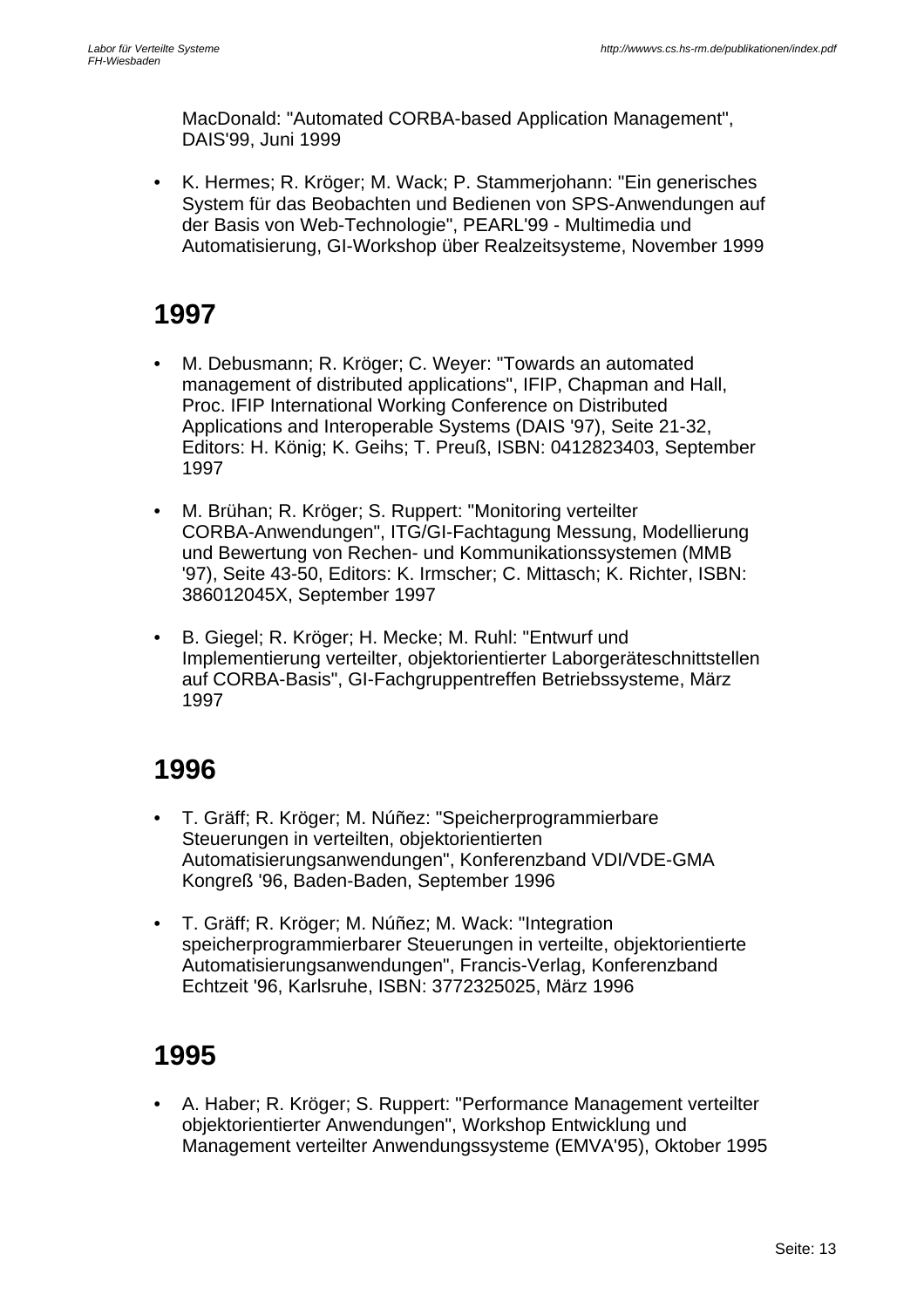- A. Bauer; R. Kröger; O. Remédios; M. Thoss: "Objektorientierte Progammierung verteilter Echtzeitanwendungen", Network GmbH, Karlsruhe, Konferenzband Echtzeit '95, ISBN: 3924651469, Juni 1995
- R. Kröger: "Using Object-Oriented Standards for Developing Realtime Control Applications", IFAC/IFIP, Proc. 3rd IFAC/IFIP Workshop on Algorithms and Architectures for Real-Time Control (AARTC'95), Mai 1995
- A. Haber; R. Kröger: "Performance Monitoring verteilter objektorientierter Anwendungen auf Orbix", Workshop Anwendungsunterstützung für heterogene Rechnernetze, Editors: C. Mittasch, ISBN: 3860120131, März 1995

### **1994**

• R. Kröger: "DIRECT: A Basis for Distributed Real-time Control Applications", Proc. 1. Int. CAN Conference, Mainz, 13.-14. September 1994, CAN in Automation, September 1994

### **Beiträge in Zeitschriften**

- Zuepke, Alexander; Beckmann, Kai; Zoor, Andreas; Kroeger, Reinhold: "For Safety and Security Reasons: The Cost of Component-Isolation in IoT", Nummer 1, Logistics and Sustainable Transport, Seite 41-50, Vol. 7, November 2016 https://www.degruyter.com/view/j/jlst.2016.7.issue-1/jlst-2016-0004/jlst-2016-0004.xml
- Textor, Andreas; Meyer, Fabian; Kroeger, Reinhold: "Automated IT Management using Ontologies", Nummer 3/4, International Journal on Advances in Intelligent Systems, Seite 291--301, Vol. 5, Dezember 2012 http://www.iariajournals.org/intelligent\_systems/tocv5n34.html
- Heidger, Ralf; Engels, Kai; Milekovic, Morris; Kroeger, Reinhold; Schmid, Markus; Schäfer, Jan; Thoss, Marcus: "PHOENIX RDPS/C³ System - Distributed Performance Instrumentation", Nummer 1, European Journal of Navigation, Seite 6-13, Vol. 6, Februar 2008
- Schmid, Markus; Schaefer, Jan; Kroeger, Reinhold: "Ein MDSD-Ansatz zum QoS-Monitoring von Diensten in Service-orientierten Architekturen ", Nummer 31 /4, PIK - Praxis der Informationsverarbeitung und Kommunikation, Seite 232-238, Dezember 2008
- Schmid, Markus; Kröger, Reinhold: "Selbstmanagement-Ansätze im eBusiness-Umfeld", Nummer 28 / 4, PIK - Praxis der Informationsverarbeitung und Kommunikation, Seite 211-216, 2005 (Link) [../downloads/extern/pubs/papers/PIK2005.pdf]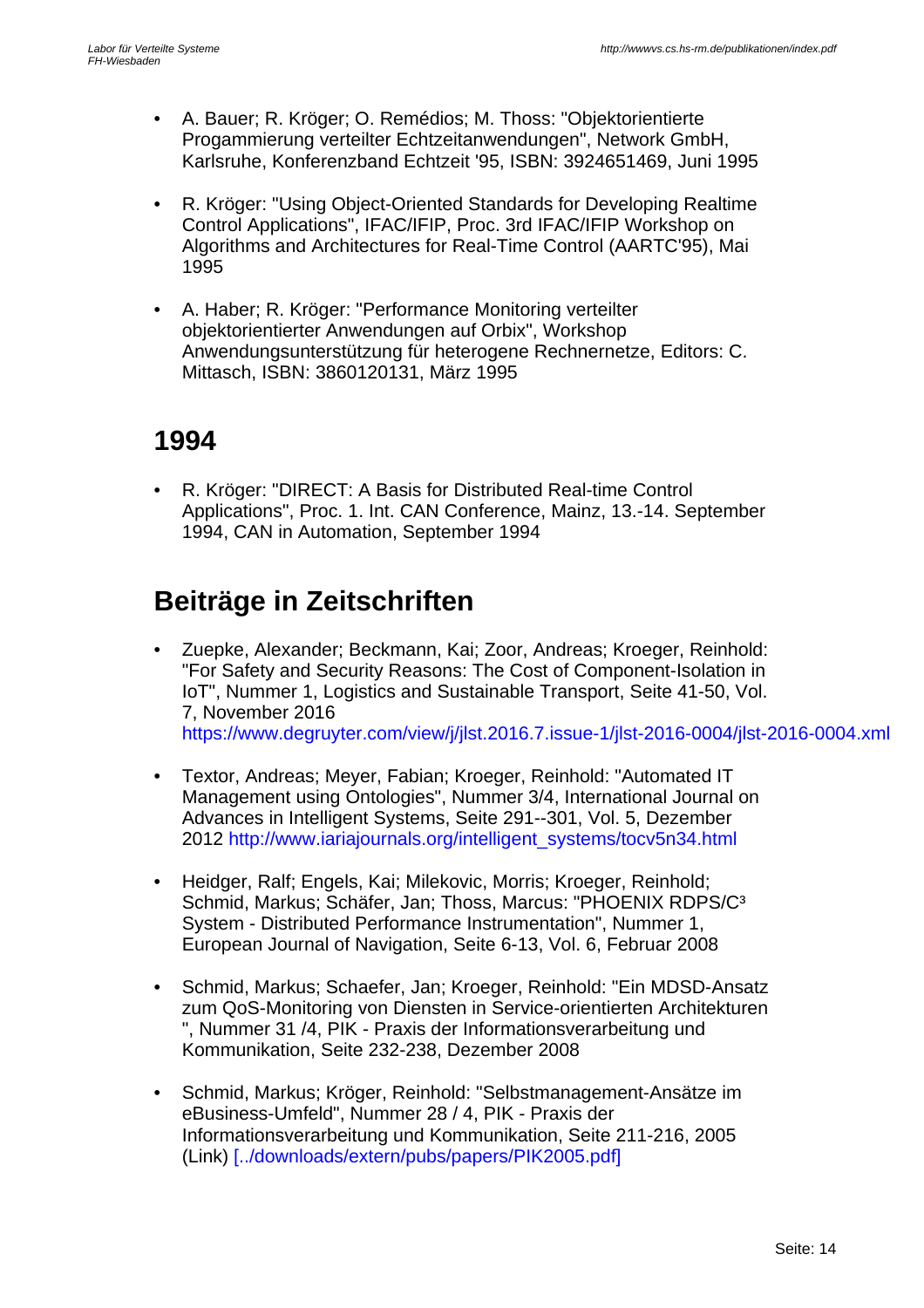- Keller, Alexander; Benke, O.; Debusmann, Markus; Köppel, Andreas; Kreger, H.; Maier, A.; Schopmeyer, Karl: "The CIM Metrics Model: Introducing Flexible Data collection and Aggregation for Performance Management in CIM", Nummer 2, IEEE electronic Transactions on network and Service Management, Vol. 1, Dezember 2004
- Debusmann, Markus; Kröger, Reinhold; Kullmann, Thomas; Lindner, D.; Piwek, Thomas; Weyer, Christoph: "Eine Managementlösung zur Integration CORBA-basierter Anwendungen in bestehende Managementplattformen", Nummer 24 / 4, PIK - Praxis der Informationsverarbeitung und Kommunikation, Seite 194-201, 2001

### **Bücher**

• Kröger, Reinhold; Schäfer, Jan; Thoss, Marcus: "Von eingebetteten zu soziotechnischen Systemen: Potenzial und Forschungsbedarf auf dem Gebiet der IT im AAL-Umfeld", VDE VERLAG, BMBF/VDE Innovationspartnerschaft AAL, ISBN: 978-3-8007-3420-7, März 2012

### **Buchbeiträge**

• Bauer, Alexander; Kröger, Reinhold; Remédios, Orlando; Thoss, Marcus: "Objektorientierte Progammierung verteilter Echtzeitanwendungen", Vieweg-Verlag, Braunschweig/Wiesbaden, H. Rzehak: Echtzeitsysteme und objektorientierte Entwurfstechniken, Seite -, ISBN: 3528055421, 1996

### **Technische Berichte**

- Marinescu, Dan; Kröger, Reinhold: "State of the art in autonomic computing and virtualization", Distributed Systems Lab, Wiesbaden University of Applied Sciences, September 2007 (Link) [../downloads/extern/pubs/techreports/STAR.pdf]
- Kaiser, Robert; Wagner, Stephan: "Evolution of the PikeOS Microkernel", National ICT Australia (NICTA), Sydney NSW 2052, Australia, Januar 2007 http://www.ertos.nicta.com.au/publications/papers/Kuz\_Petters\_07.abstract.pml
- Machens, Holger; Kröger, Reinhold: "MOST QA Tools Quality Assurance für MOST-Bus-Applikationen im TPTP Test Framework auf Eclipse", Labor für Verteilte Systeme, Fachhochschule Wiesbaden, Juli 2007
- Kröger, Reinhold; Machens, Holger: "Replay von nebenläufigen Anwendungen", Technischer Bericht, Fachhochschule Wiesbaden,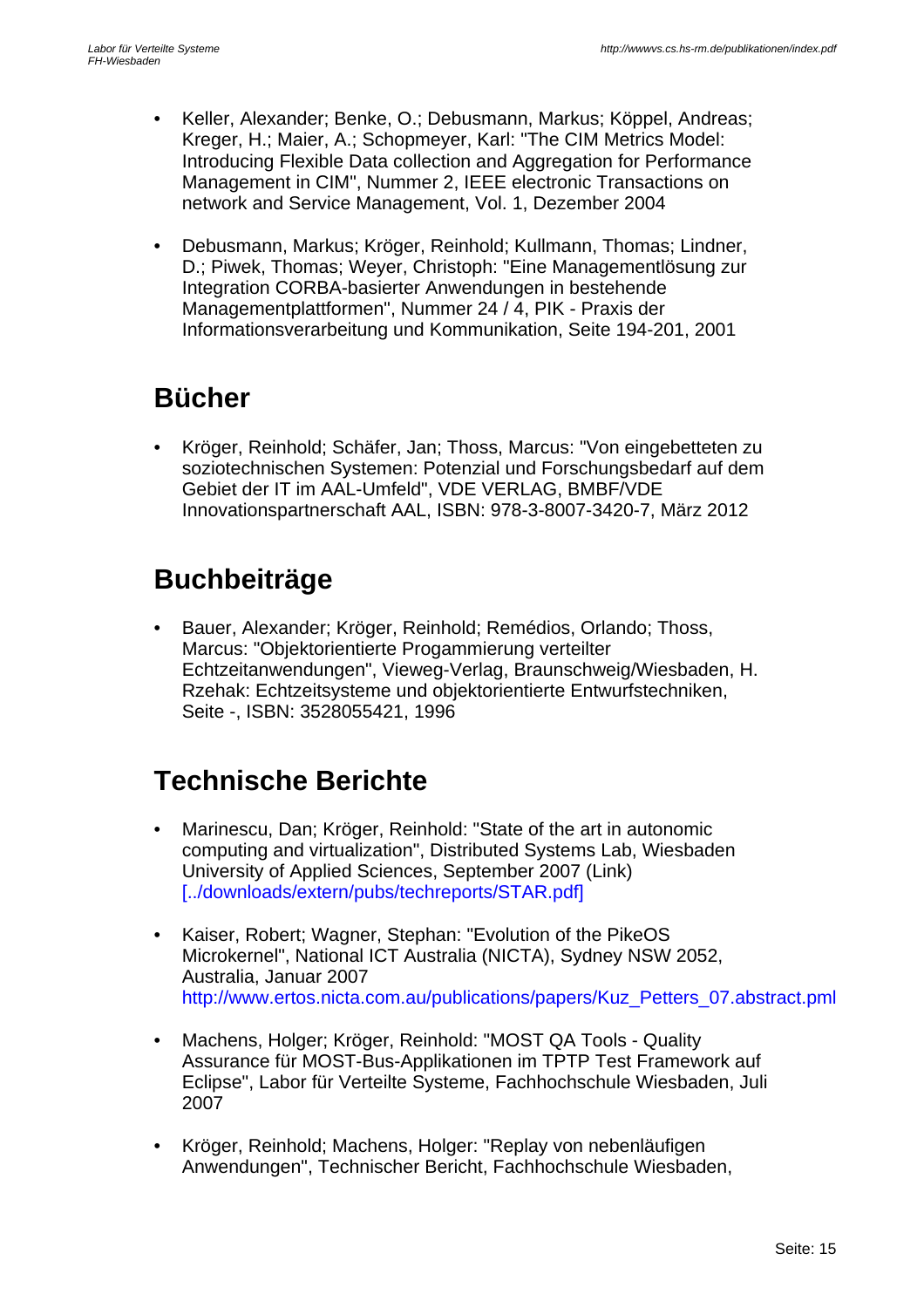Fachbereich Informatik, Januar 2006

- Kröger, Reinhold; Machens, Holger: "MOST Log Parser für Eclipse/TPTP", Technischer Bericht, Fachhochschule Wiesbaden, Fachbereich Design Informatik Medien (DCSM), Oktober 2006
- Machens, Holger; Kröger, Reinhold: "AD Extension Package for Network Planning", Labor für Verteilte Systeme, Fachhochschule Wiesbaden, Juli 2006
- Weimer, Christoph: "Übertragung des Marker-basierten Eclipse-Plugins zur Instrumentierung von Anwendungen von JDT (Java) auf CDT (C/C++)", Fachbereich Informatik, Fachhochschule Wiesbaden, Oktober 2005
- Schimkus, Katja; Weimer, Christoph: "Marker-basiertes Eclipse-Plugin zur Instrumentierung von Quellcode (Technische Dokumentation)", Fachbereich Informatik, Fachhochschule Wiesbaden, August 2005
- Roos, Andreas: "Analyse und prototypische Anwendung eines generischen log-Frameworks", Fachbereich Informatik, Fachhochschule Wiesbaden, Februar 2005
- Machens, Holger; Kröger, Reinhold; Schmid, Markus; Gelling, Bernhard: "Automatische Netzwerkplanung", Technischer Report, Labor für Verteilte Systeme, Fachhochschule Wiesbaden, März 2005
- Auch, Stefan: "Analyse der Datenmodelle und ihrer APIs in Eclipse", Fachbereich Informatik, Fachhochschule Wiesbaden, November 2004
- Kröger, Reinhold; Machens, Holger: "Tracing mit dem Hyades-Framework - Analyse des ASQ Frameworks Hyades und Erstellung von Integrationsansätzen für Siemens-Konzepte und -Werkzeuge aus dem Bereich Tracing", Technischer Bericht, Fachhochschule Wiesbaden, Fachbereich Informatik, September 2004
- Keller, Alexander; Benke, O.; Debusmann, Markus; Köppel, Andreas; Kreger, H.; Maier, A.; Schopmeyer, Karl: "Implementing flexible Data Collection and Aggregation for Performance Management with the CIM Metrics Model", Preprint available as IBM Research Report RC22840, 2003
- Kröger, Reinhold; Machens, Holger; Strelen, C.; Masslow, K.; Sandmann, W.: "PROFInet Simulator - Software zur Simulation von PROFInet-Netzwerken", Technischer Bericht, Fachhochschule Wiesbaden, Fachbereich Informatik, 2003
- Thoss, Marcus; Kröger, Reinhold: "PROFInet/SRT Experimentelle Untersuchung", Technischer Bericht, Fachhochschule Wiesbaden, Fachbereich Informatik, 2003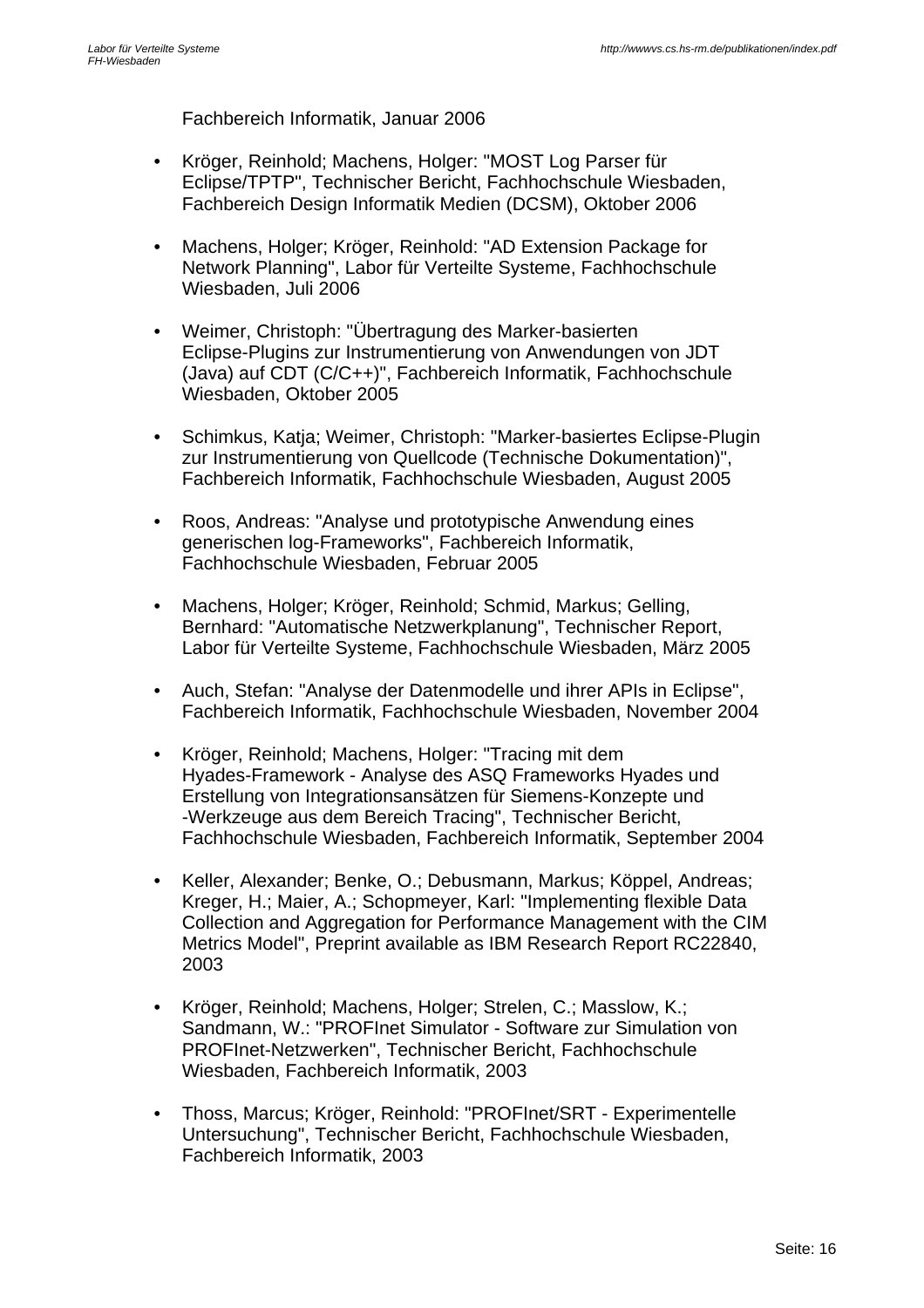- Ahrens, Bent; Kröger, Reinhold: "Ein Analysewerkzeug zur groben Leistungsbewertung von PROFInet-Infrastrukturen", Technischer Bericht, Fachhochschule Wiesbaden, Fachbereich Informatik, 2003
- Machens, Holger; Kröger, Reinhold: "Trace Framework Tracing in heterogenen Umgebungen", Technischer Bericht, Fachbereich Informatik, Fachhochschule Wiesbaden, November 2002
- Kröger, Reinhold; Machens, Holger: "Tracing von CORBA-Anwendungen mittels Portable Interceptors - Spezifikation und Architekturbeschreibung", Technischer Bericht, Fachhochschule Wiesbaden, Fachbereich Informatik, Dezember 2001

#### **Sonstige Publikationen**

- Meyer, Fabian; Textor, Andreas; Kroeger, Reinhold: "Ontologiebasiertes Storage Management", GI/ITG Fachgruppentreffen Betriebssysteme, Frühjahr 2013, Braunschweig, April 2013
- Schäfer, Jan: "Auf dem Weg zum intelligenten, vernetzten Zuhause", Präsentation, Demografie-Messe Selbstbestimmt Leben im Rheingau-Taunus-Kreis, Geisenheim, August 2013 http://www.rheingau-taunus.de/Anh\_DemografischerWandel/pdf/ihrem-zuhause-eine-zuku
- Meyer, Fabian; Textor, Andreas: "Ontologie-basiertes IT-Management", GI/ITG Fachgruppentreffen Betriebssysteme, Frühjahr 2011, Mannheim, April 2011
- Textor, Andreas: "Monitoring unternehmenskritischer Anwendungen unter Verwendung modellbasierter Performance Constraints", GI/ITG Fachgruppentreffen Betriebssysteme, Frühjahr 2009, Nürnberg, März 2009
- Kaiser, Robert: "Applying Virtualisation to Real Time Embedded Systems", 1. GI/ITG KuVS Fachgespräch "Virtualisierung", Paderborn, Februar 2008
- Marinescu, Dan; Kröger, Reinhold: "Towards a Framework for the Autonomic Management of Virtualization Based Environments", 1. GI/ITG KuVS Fachgespräch "Virtualisierung", Paderborn, Februar 2008
- Kaiser, Robert: "Empirische Ermittlung Cache-bedingter Umschaltverluste", GI/ITG Fachgruppentreffen Betriebssysteme, Frühjahr 2008, Wiesbaden, März 2008
- Marinescu, Dan; Schmid, Markus: "A Self-Management Framework for Virtual Machine Environments", Workshop Selbstorganisierende, Adaptive, Kontextsensitive verteilte Systeme (SAKS), März 2008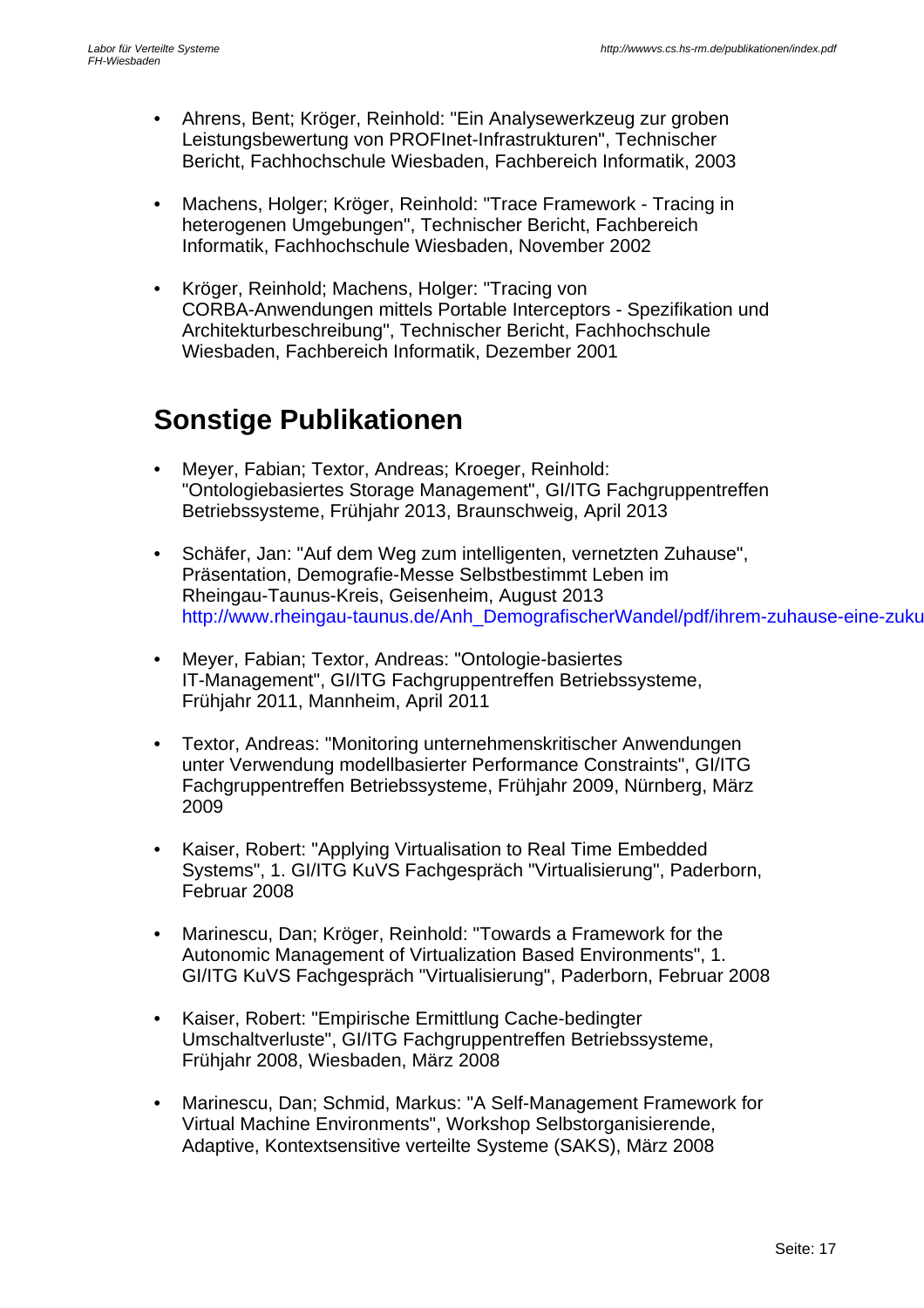- Kaiser, Robert; Kröger, Reinhold; Bommert, Marc; Moos, Tanjeff: "Safe Combination of Soft-PLC and Linux", Embedded World 2007, Nürnberg, Februar 2007 (Link) [../downloads/extern/uDiSolo-Embedded-World-2007.pdf]
- Schweitzer, Jörg; Dörner, Ralf; Kröger, Reinhold: "MobiDeic mobil gestikulieren", CeBIT '07, Hannover, März 2007 (Link) [../downloads/extern/mobideic.pdf]
- Schäfer, Jan: "Tool-Unterstützung für die Performance-Instrumentierung kritischer Anwendungen", Präsentation, VIVIT - HP OpenView, Mercury und Peregrine Anwendertreffen, Stuttgart, Juni 2007
- Kaiser, Robert; Wagner, Stephan; Züpke, Alexander: "Safe and Cooperative Coexistence of a SoftPLC and Linux", 8th Real-Time Linux Workshop, Lanzhou, China, September 2007
- Kröger, Reinhold; Schmid, Markus; Schäfer, Jan: "eMIVA Effiziente Modell-basierte Instrumentierung verteilter Anwendungen", CeBIT '06, Hannover, März 2006 (Link) [../downloads/extern/eMIVA.pdf]
- Schmid, Markus: "Selbstorganisation im Kontext des QoS-Managements Service-orientierter Architekturen", Workshop Selbstorganisierende, Adaptive, Kontextsensitive verteilte Systeme (SAKS), März 2006 http://www.self-org.info/SAKS/files/schmid\_p.pdf
- Kaiser, Robert: "Multiprocessor Real-Time Scheduling in a Microkernel-Based System", Multicore Expo 2006, Munich, November 2006
- Kaiser, Robert: "Virtualisation for Embedded Real-Time Systems", GI/ITG Fachgruppentreffen Betriebssysteme, Herbst 2006, München, Oktober 2006
- Schmid, Markus; Schäfer, Jan; Kroeger, Reinhold; Weimer, Christoph: "IDE-gestützte Generierung von Quellcode zur Instrumentierung von Anwendungen", Poster auf dem AiF Innovationstag, Berlin, Juni 2005
- Köhler, Frank: "Experimentintegration in Lerninhalte", Abschlussworkshop Multimediale Lehre in Informatik, Mathematik und Statistik, Februar 2004
- Machens, Holger; Kröger, Reinhold: "Automatische Planung von Netzwerkkonfigurationen", Europäisches Patentamt, November 2004
- Köhler, Frank: "Integrating Experiments and Simulators into a Distributed E-Learning Environment", Cork Institute of Technology (CIT) Research Workshop, Cork / Irland, Mai 2003
- Debusmann, Markus: "SLA-basiertes Systemmanagement mit dem